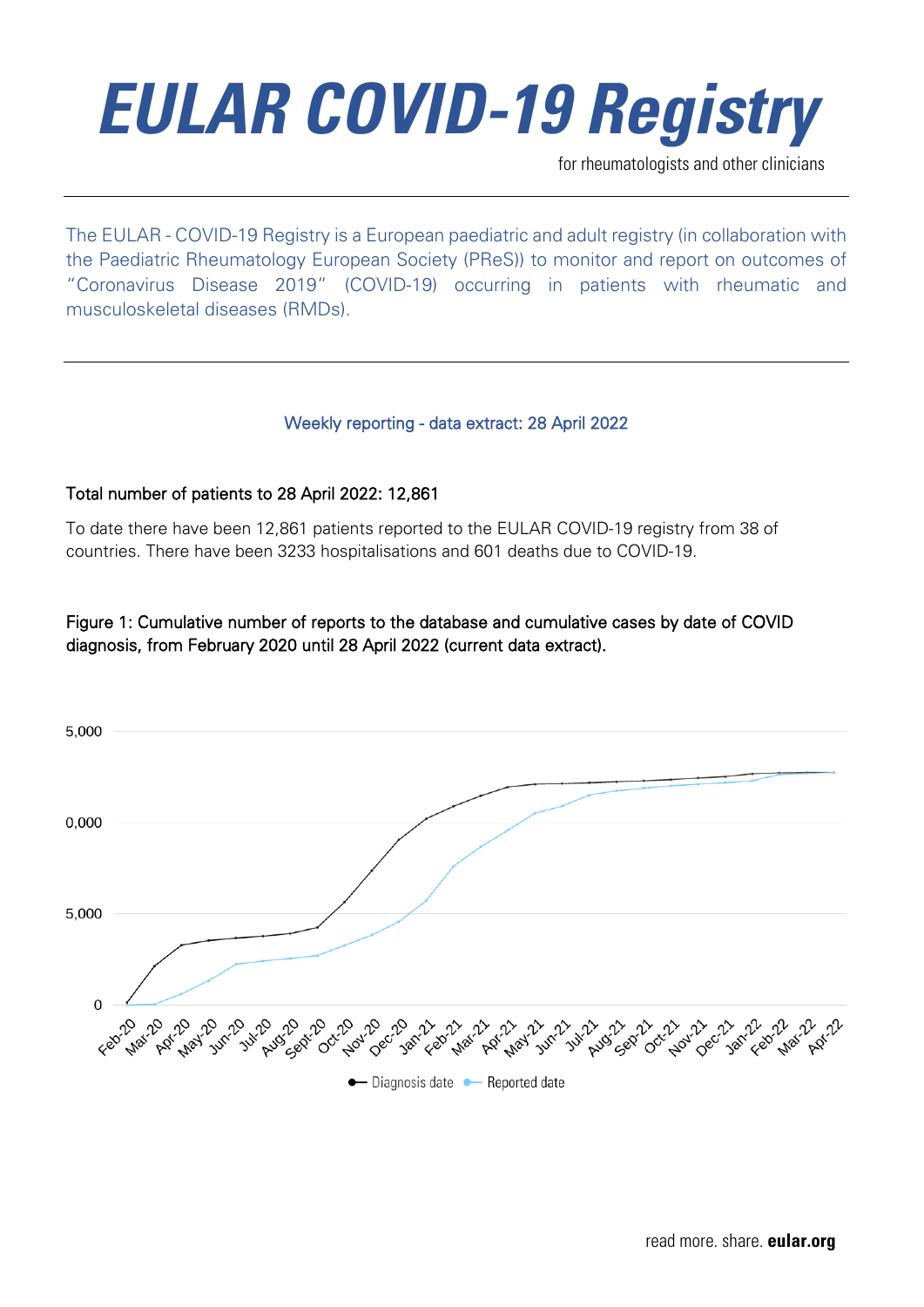

for rheumatologists and other clinicians



### $<$  1000 cases

- $<$  100 cases
	- $<$  10 cases

#### Figure 2: Number of cases in each country

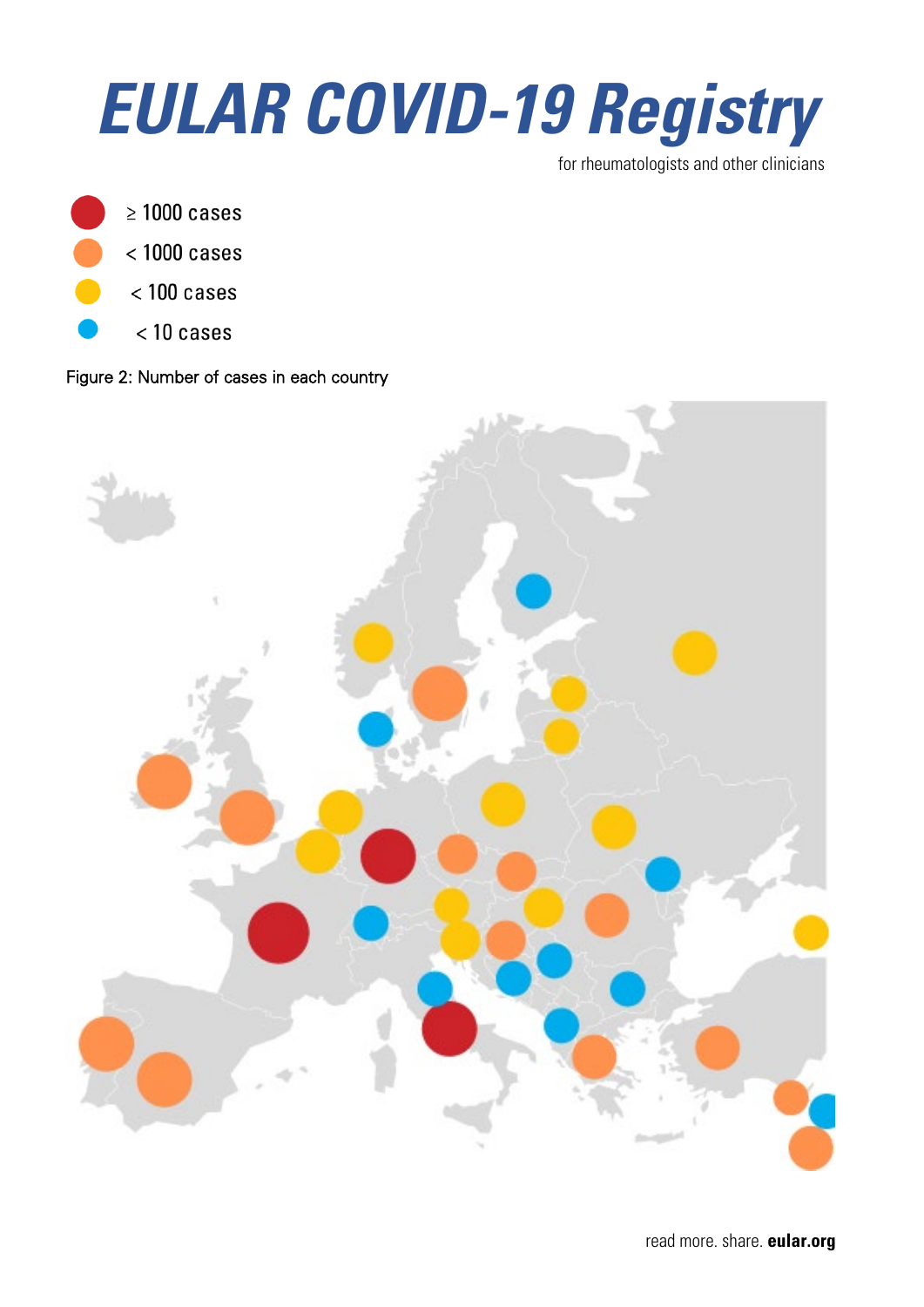for rheumatologists and other clinicians

All patients

#### Table 1: Patient Demographics

|                                                                              |                                                                                                                                                                                                                                                                                                 | All patients                                                                                                                                                                                                                                                                                                             |
|------------------------------------------------------------------------------|-------------------------------------------------------------------------------------------------------------------------------------------------------------------------------------------------------------------------------------------------------------------------------------------------|--------------------------------------------------------------------------------------------------------------------------------------------------------------------------------------------------------------------------------------------------------------------------------------------------------------------------|
| <b>Total number</b>                                                          |                                                                                                                                                                                                                                                                                                 | 12861                                                                                                                                                                                                                                                                                                                    |
| Gender<br>N(% )                                                              | Female<br>Male<br>Other / Unknown                                                                                                                                                                                                                                                               | 8628 (67%)<br>4228 (33%)<br>$5(<1\%)$                                                                                                                                                                                                                                                                                    |
| Age                                                                          | Median (IQR)<br>Range (min to max)                                                                                                                                                                                                                                                              | 55 (43 - 66)<br>2 to 102                                                                                                                                                                                                                                                                                                 |
| Age categories (years)<br>N(% )<br>Note: 8 patients are missing<br>age data. | < 18<br>18-40<br>41-60<br>61-more                                                                                                                                                                                                                                                               | 463 (4%)<br>2191 (17%)<br>5508 (43%)<br>4691 (36%)                                                                                                                                                                                                                                                                       |
| Country<br>N(% )                                                             | Albania<br>Austria<br>Belgium<br>Bosnia and Herzegovina<br><b>Bulgaria</b><br>Croatia<br>Czech Republic<br>Cyprus<br>Denmark<br>Finland<br>France<br>Georgia<br>Germany<br>Greece<br>Hungary<br>Israel<br>Italy<br>Latvia<br>Lebanon<br>Lithuania<br>Moldova<br>Netherlands<br>Norway<br>Poland | $6$ (<1%)<br>$18 (=1%)$<br>64 (1%)<br>$2$ (<1%)<br>$1$ (<1%)<br>422 (3%)<br>177 (2%)<br>$4$ (<1%)<br>$2$ (<1%)<br>$2$ (<1%)<br>2029 (16%)<br>$18 (=1%)$<br>3322 (26%)<br>253 (2%)<br>67 (1%)<br>166 (1%)<br>1749 (14%)<br>126 (1%)<br>$2$ (<1%)<br>43 $(< 1\%)$<br>$1$ (<1%)<br>62 $(< 1\%)$<br>$14 (-1%)$<br>$32$ (<1%) |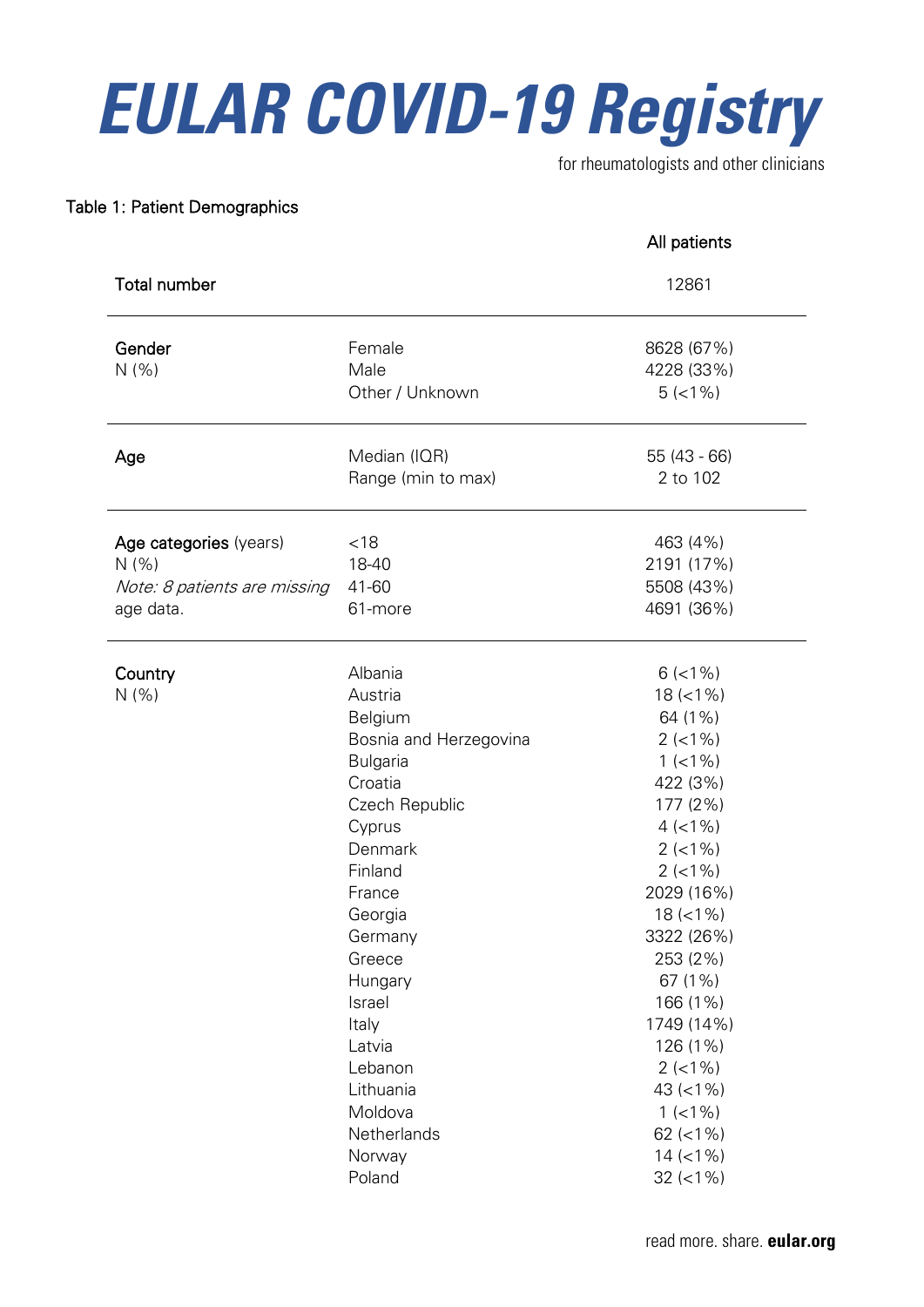for rheumatologists and other clinicians

| Portugal            | 583 (5%)      |
|---------------------|---------------|
| Republic of Ireland | 237 (2%)      |
| Romania             | 155 (1%)      |
| Russia              | $15 (< 1\%)$  |
| San Marino          | $6$ ( $<$ 1%) |
| Serbia              | $1$ (<1%)     |
| Slovak Republic     | 759 (6%)      |
| Slovenia            | 94 (1%)       |
| Spain               | 333 (3%)      |
| Sweden              | 673 (5%)      |
| Switzerland         | 324 (3%)      |
| Turkey              | 133 (1%)      |
| Ukraine             | $18 (< 1\%)$  |
| United Kingdom      | 948 (7%)      |

#### Table 2: Disease information

#### All Patients

| <b>Rheumatology Diagnosis</b> | Rheumatoid Arthritis (RA)                                     | 4886 (38%) |
|-------------------------------|---------------------------------------------------------------|------------|
| N(% )                         | Spondyloarthritis (including Axial                            | 2001 (16%) |
|                               | spondyloarthritis, ankylosing spondylitis, other              |            |
|                               | spondyloarthritis, reactive arthritis)                        |            |
|                               | Psoriatic arthritis                                           | 1790 (14%) |
|                               | Systemic Lupus Erythematosus                                  | 762 (6%)   |
|                               | Systemic sclerosis                                            | 380 (3%)   |
|                               | Sjogrens syndrome                                             | 354 (3%)   |
|                               | Polymyalgia rheumatic                                         | 336 (3%)   |
|                               | ANCA-associated vasculitis (e.g., GPA, EGPA)                  | 281 (2%)   |
|                               | Juvenile idiopathic arthritis (polyarthritis)                 | 205 (2%)   |
|                               | Other inflammatory arthritis                                  | 202 (2%)   |
|                               | Giant cell arteritis                                          | 198 (2%)   |
|                               | Inflammatory myopathy (e.g. dermatomyositis,<br>polymyositis) | 194 (2%)   |
|                               | Autoinflammatory syndrome (including TRAPS,<br>CAPS, FMF)     | 167 (1%)   |
|                               | Undifferentiated connective tissue disease                    | 147 (1%)   |
|                               | Juvenile idiopathic arthritis (oligoarthritis)                | 145 (1%)   |
|                               | Gout                                                          | 133 (1%)   |
|                               | Other vasculitis including Kawasaki disease                   | 132 (1%)   |
|                               | <b>Behcets</b>                                                | 118 (1%)   |
|                               | Mixed connective tissue disease                               | 104 (1%)   |
|                               | Anti-phospholipid antibody syndrome                           | 84 (1%)    |
|                               |                                                               |            |